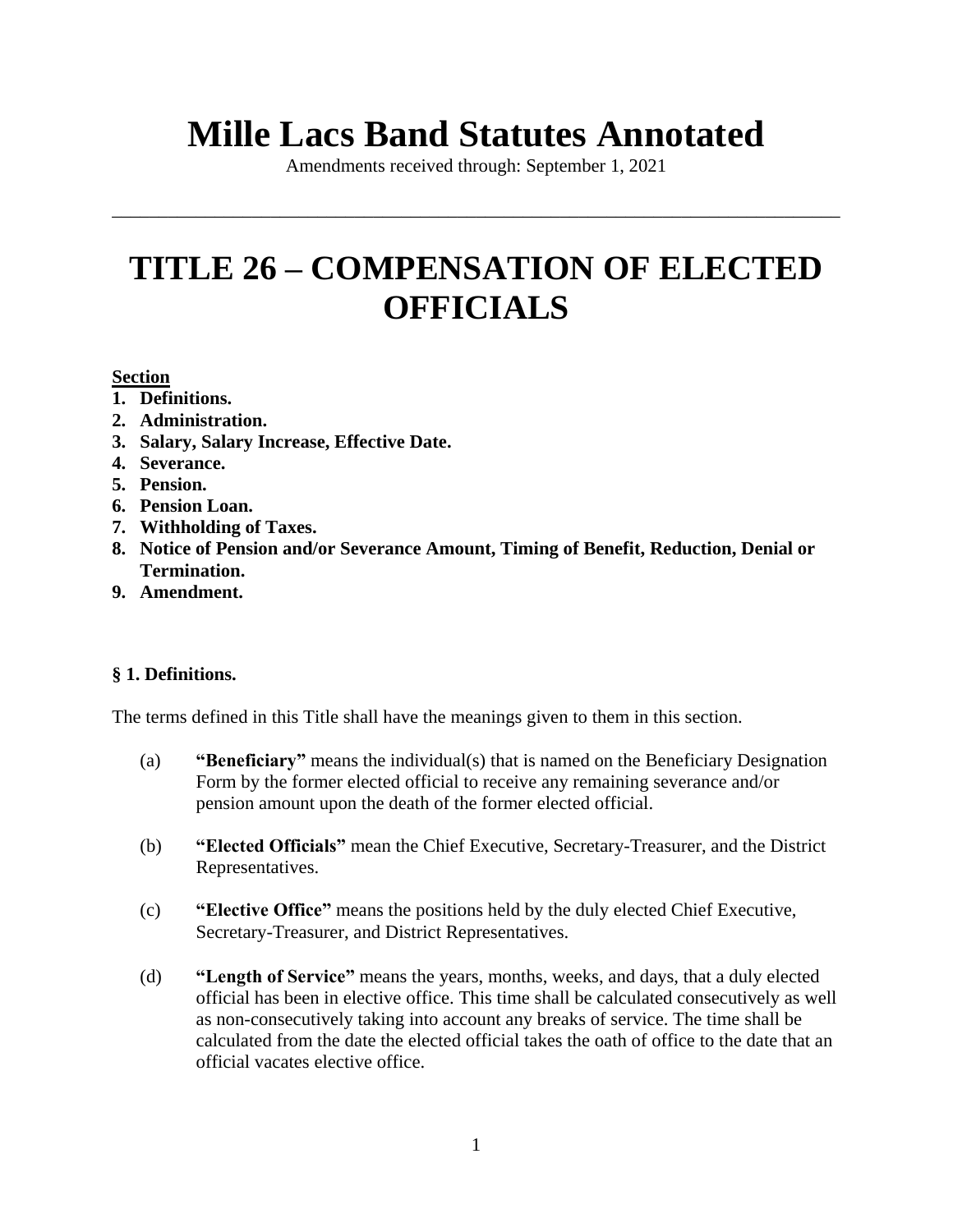- (e) **"Pension"** means the monthly amount, based on length of service in elective office, that an individual is deemed qualified to receive after leaving elective office.
- (f) **"Pensioner"** means a former elected official who is eligible to receive a pension.
- (g) **"Pension Loan"** means a loan made to a current elected official or former elected official that is capped at 50% of his/her vested amount, but no more than \$20,000.00, according to the terms of this Pension Plan.
- (h) **"Retirement"** means the time after the date that an elected official has officially vacated his/her office for retirement purposes.
- (i) **"Salary"** means the gross annual rate of pay of elected officials for their employment with the Band calculated before any deductions.
- (j) **"Severance"** means the monthly payment representing 80% of the former elected official's salary that is paid to the former elected official in the first six (6) months after leaving office.
- (k) **"Vacate"** or **"vacating"** means that an elected official no longer holds elective office for any reason.
- (l) **"Years of Service"** means the number of years an elected official serves in any elective office either consecutively or non-consecutively.

#### **Source:**

Band Ordinance 27-18, § 2.

## **§ 2. Administration.**

The Commissioner of Finance shall administer the provisions of this Title and he/she shall also supply annual reports to the Band Assembly and Chief Executive to ensure that the Plan remains fully funded.

## **Historical and Statutory Notes**

## **Source:**

Band Ordinance 27-18, § 3.

## **§ 3. Salary, Salary Increases, Effective Date.**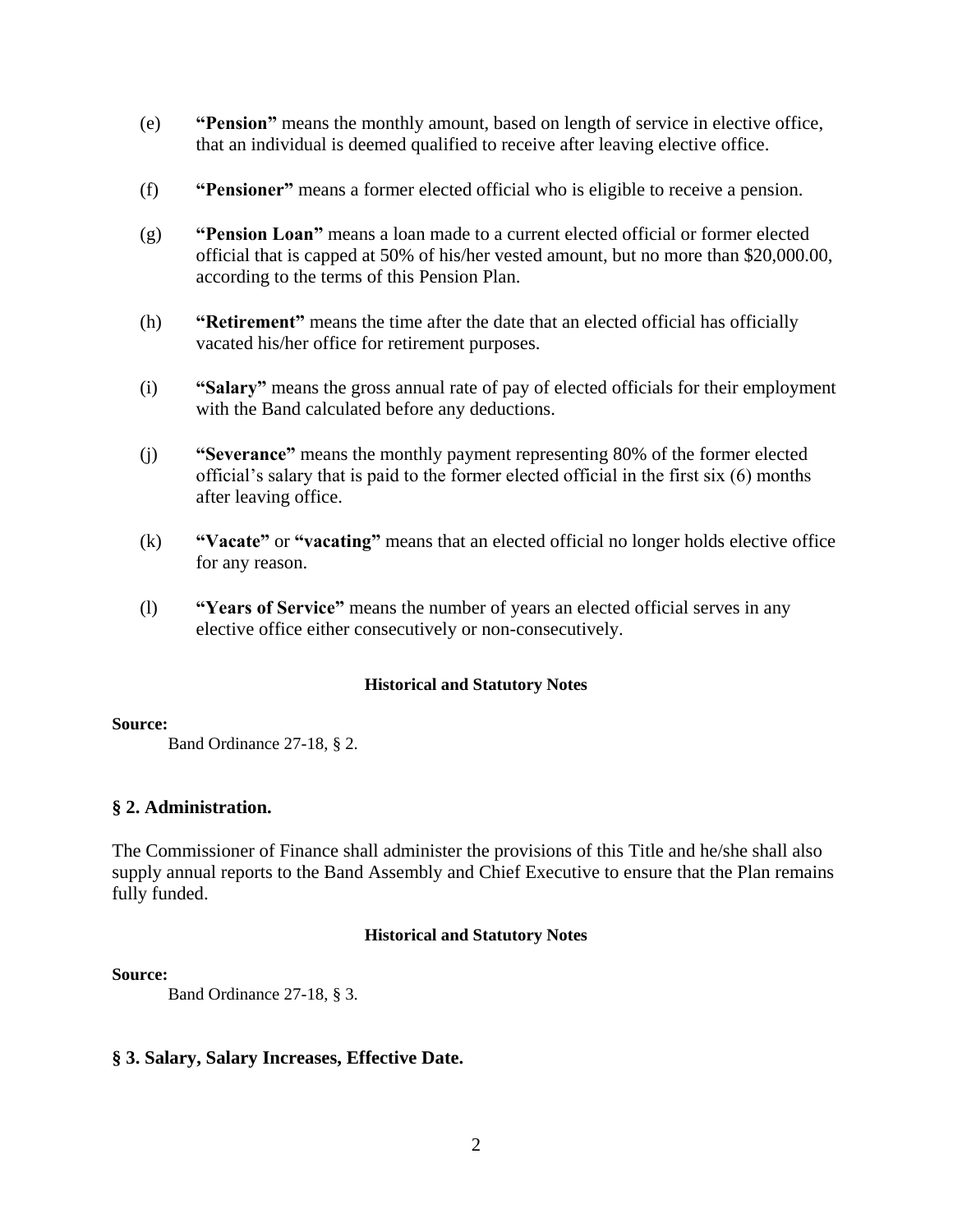- (a) Newly elected officials, current elected officials, and those returning to elected office shall receive a salary based on the elective office held and the total number of years of service in any elective office.
- (b) Salary levels shall be adjusted annually for each respective elected office in accordance with the following:
	- (1) Chief Executive.

First year: \$175,000.00

To be adjusted annually in the amount of \$5,000.00.

(2) Secretary-Treasurer.

First year: \$175,000.00

To be adjusted annually in the amount of \$5,000.00.

(3) District Representatives.

First year: \$150,000.00

To be adjusted annually in the amount of \$5,000.00.

- (c) Salary is not to exceed \$240,000.00 after annual adjustments regardless of years/terms of service.
- (d) This salary system is effective for any elected official in office on or after July 10, 2012.

## **Historical and Statutory Notes**

## **Source:**

Band Ordinance 27-18, § 4.

## **§ 4. Severance.**

(a) Former elected officials shall, for a period of six (6) months after vacating office, receive a monthly severance equal to eighty percent (80%) of the salary they received in their last month in elective office. If a former elected official dies prior to the end of the six (6) month period, the obligation to pay severance shall be payable to his/her designated beneficiary.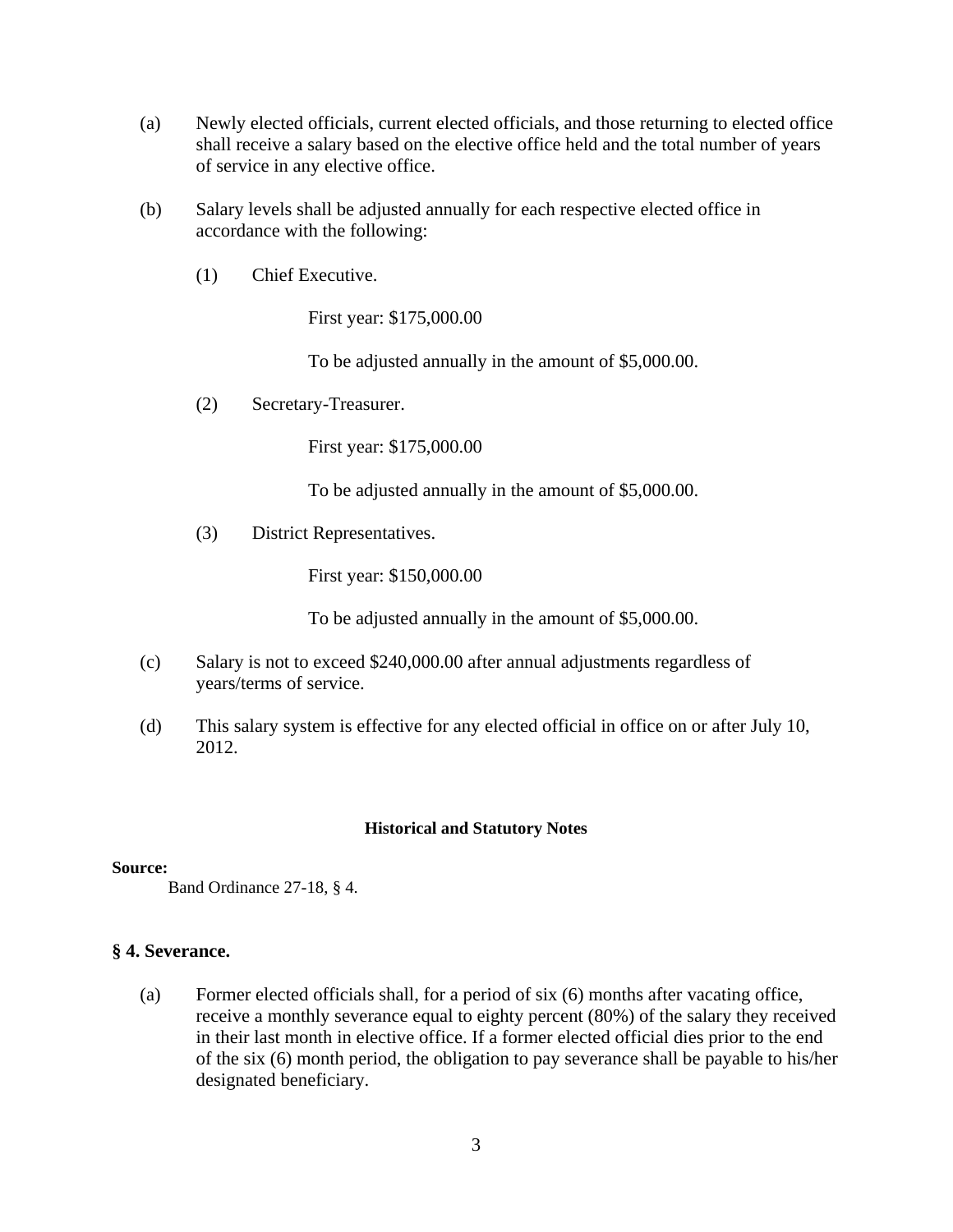- (b) **Effect of recall, removal, or conviction.** An elected official who has been recalled or removed from elective office by official action for theft, robbery, burglary embezzlement, fraud, or other similar act against the Band or any Band entity, or has been determined by a court of competent jurisdiction to have committed another similar civil or criminal act against the Band or any Band entity while in elective office, may have their severance reduced, denied, or terminated by majority vote of the Joint Session. Such denial of severance is final and may not be appealed to the Court of Central Jurisdiction.
- (c) Severance pay may be garnished only through petitioning the Court of Central Jurisdiction and only for debts owed to the Mille Lacs Band of Ojibwe.
- (d) This section is effective for any elected official in office on or after July 10, 2012, with the exception of any restriction as noted in subsection (b) above.

#### **Source:**

Band Ordinance 27-18, § 5.

## **§ 5. Pension.**

- (a) Former elected officials shall receive a monthly pension for a period equal to his or her total cumulative number of years in elective office in the amount prescribed in subsection (d) of this section beginning on the first day of the seventh  $(7<sup>th</sup>)$  month after vacating elective office. Each elected official qualified to receive a pension shall designate a beneficiary on the Beneficiary Designation Form and such form shall be kept in a confidential file in the office of the Commissioner of Finance.
- (b) Former elected officials shall qualify for a pension based on the total cumulative number of years served in any elective office according to the dollar amount shown in subsection (d) below.
- (c) **No pension while in elective office.** If an elected official who has been receiving or is scheduled to receive a pension returns to elective office, his/her pension shall be suspended until the elected official vacates elective office. This subsection is not intended to include those amounts that an elected official may access as per the Pension Loan guidelines in § 6 of this Title.
- (d) **Pension amount.** Former elected officials shall receive the following pensions:

| Total cumulative years of service: | <u>1-2</u> | over 2  |
|------------------------------------|------------|---------|
| Monthly pension, plus interest:    | \$1,500    | \$2,500 |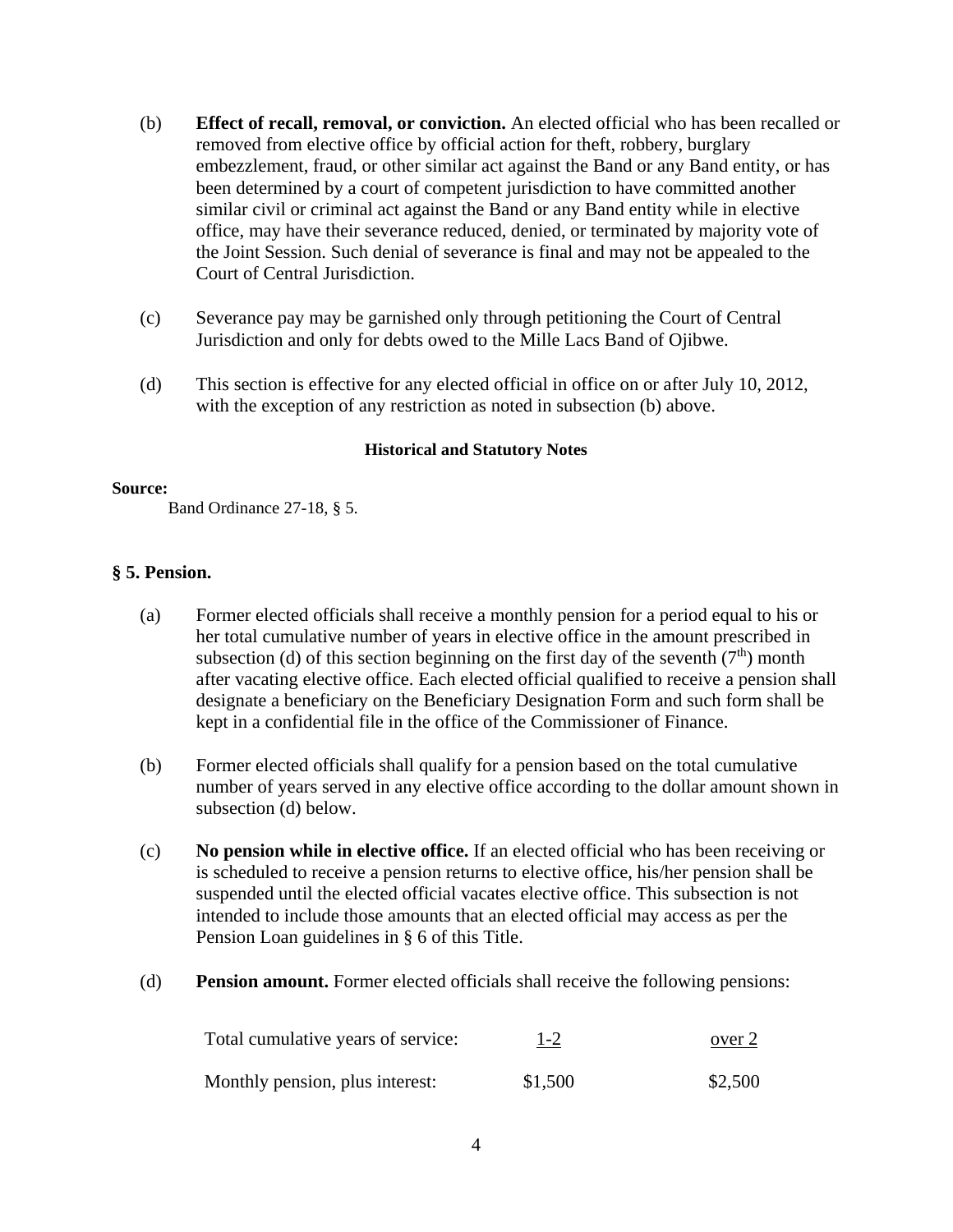- (e) **Contingent Option to Accelerate Certain Pension Payments.** Pensioners who have served as elected officials for a cumulative period in excess of five (5) years may accelerate the payment of any monthly payments then due to them which are payable on or after the sixty-first  $(61<sup>st</sup>)$  month after the commencement of their Pension pursuant to the terms of subsections (a) through (d) above (the "Acceleration Eligible Payments") by written notice (the "Acceleration Notice") to the Commissioner of Finance delivered during an Annual Payment Acceleration Election Period, as hereafter defined.
	- (1) The Acceleration Notice shall specify the portion of the Acceleration Eligible Payments then due to such Pensioner that are to be accelerated and paid out currently up to, but no in excess of, the total Acceleration Eligible Payments.
	- (2) An Acceleration Notice will be accepted and honored by the Commissioner of Finance only if received by him or her from a Pensioner then receiving monthly Pension installments during the period commencing on July 1 and ending on July 31 of each year (the "Annual Payment Acceleration Election Period").
	- (3) Any Acceleration Eligible Payment elected to be paid out currently in an Acceleration Notice shall be paid to the Pensioner not later than thirty days after the close of the Annual Payment Acceleration Election Period in which any Acceleration Notice is delivered.
	- (4) Any portion of the Pensioner's Pension accelerated pursuant to this subsection shall reduce the electing Pensioner's future entitlement to a Pension and number of monthly payments in inverse order in which otherwise due. The Commissioner of Finance shall notify the Pensioner of such reduction in future amount and number of installments of the Pension due as a result of the acceleration by written notice delivered with any accelerated payment.
- (f) **Effect of recall, removal, or conviction.** An elected official who has been recalled or removed from elective office by official action for theft, robbery, burglary, embezzlement, fraud, or other similar act against the Band or any Band entity, or has been determined by a court of competent jurisdiction to have committed another similar civil or criminal act against the Band or any Band entity while in elective office, may have their pension reduced, denied, or terminated by a majority vote of the Joint Session. Such denial of a pension is final and may not be appealed to the Court of Central Jurisdiction.
- (g) **Effect of death of former elected official.** If a former elected official dies prior to the end of his/her pension entitlement period, any remaining monthly payments shall be payable to his/her designated beneficiary as named on the Beneficiary Designation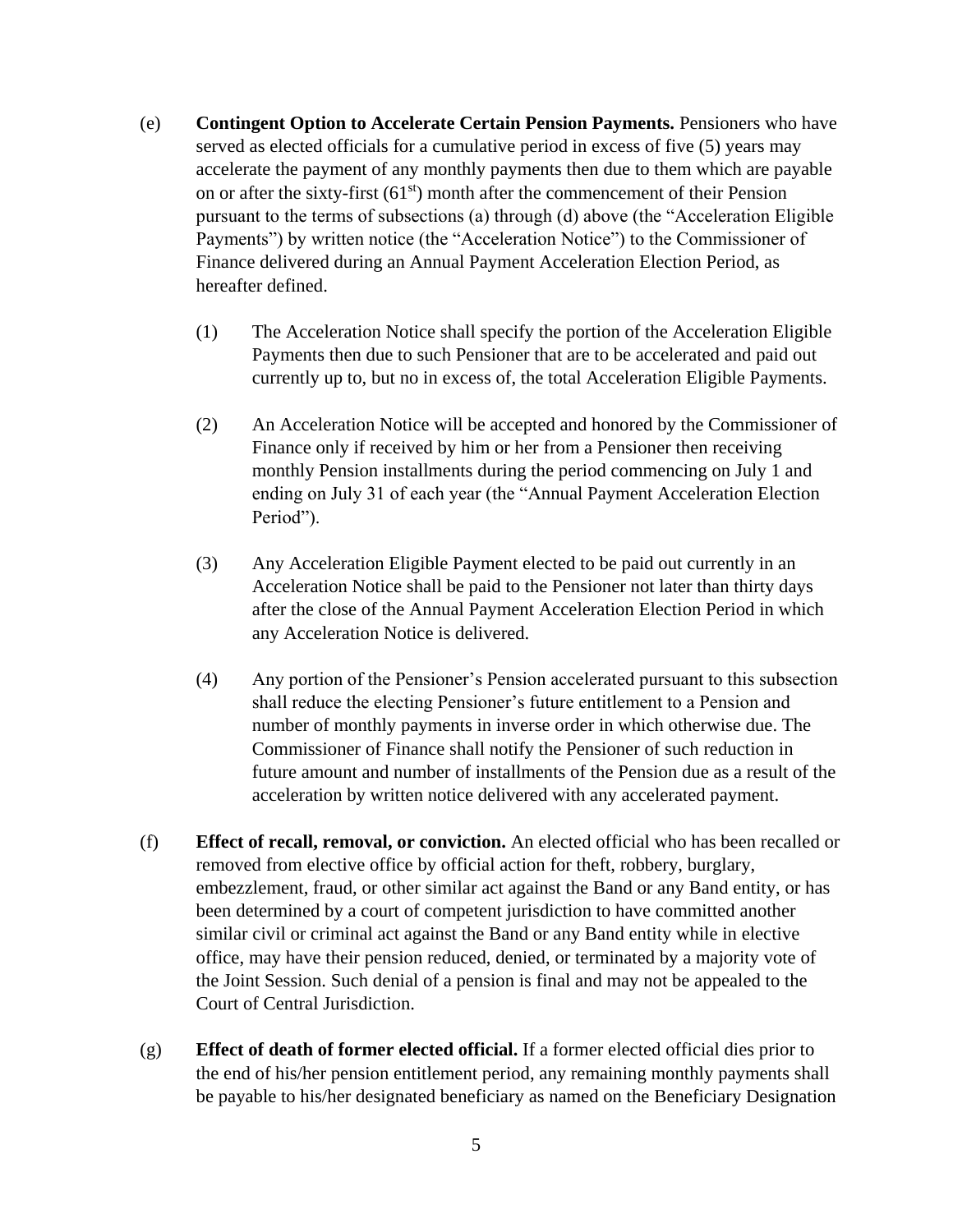Form. In the case of an individual beneficiary, if the beneficiary dies prior to the end of the Band's obligation to pay monthly pension payments to the beneficiary, the Band's obligation shall end as of the beneficiary's date of death and no further payments will be made. If two or more beneficiaries are designated, the surviving beneficiaries shall be paid the full, or equal to 100%, of the remaining monthly payments.

- (h) **Judicial and administrative garnishment.** Pension may be garnished only through petitioning the Court of Central Jurisdiction and only for debts owed to the Mille Lacs Band of Ojibwe. Other than as provided in the prior sentence of this subsection, the interest of any Pensioner prior to payments of his or her pension of this section shall not be subject to the claims of any creditor, spouse, or others, and may not be voluntarily or involuntarily alienated, encumbered, anticipated, assigned, or pledged.
- (i) It is the intent of this section to have an effective date of July 9, 2002, the date that the pension plan for elected officials was initially approved. However, the effective date of the Beneficiary Designation Form shall be June 1, 2013, and the effective date of the elective option to accelerate payments pursuant to subsection (e) shall be July 1, 2018. **It is not intended that this Pension Plan be retroactive for any former elected official who was not in office on this Title's initial effective date of July 9, 2002.**

## **Historical and Statutory Notes**

#### **Source:**

Band Ordinance 27-18, § 6.

## **§ 6. Pension Loan.**

- (a) Former and current elected officials may apply in writing to the Commissioner of Finance for a loan up to an amount equaling 50% of his/her vested pension, but never more than \$20,000.00.
- (b) All Pension Loans must be paid back to the Pension fund over a period of the lesser of: (1) five (5) years; or (2) the former or current elected official's remaining severance or pension term as of the loan date. The Commissioner of Finance will accept such payments on behalf of the Band.
- (c) Any former or current elected official who requests a Pension Loan must sign a promissory note to the Band.
- (d) Interest on the Note will be charged according to the Wall Street Journal's U.S. Prime Rate in effect at the Note's inception.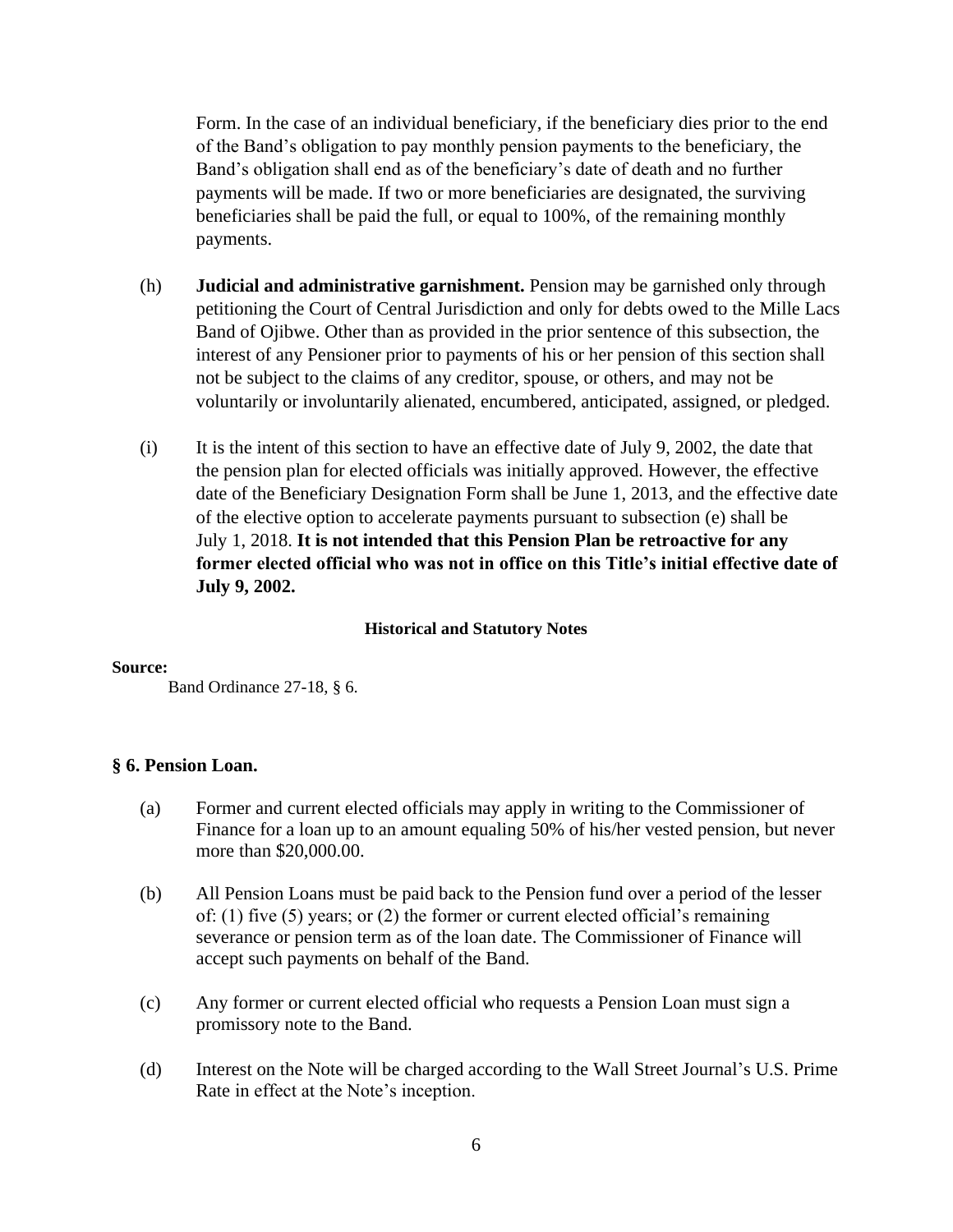- (e) Interest earned on the Note would be credited to the pension account.
- (f) There shall be only one Pension Loan in effect at any one time. Additional borrowings would require a consolidation of old and new amounts into a new Note with new terms according to this Title.
- (g) Monthly payments of principal and interest on the Note will be withheld against the former or current elected official's pension, severance, per capita, and/or payroll payments.
- (h) The Commissioner of Finance will be responsible for administering the granting of and collections on Pension Loans according to the terms of this Title.
- (i) The effective date of this section is May 22, 2012.

#### **Source:**

Band Ordinance 27-18, § 7. Band Ordinance 66-21, § 1.

## **§ 7. Withholding Taxes.**

The Commissioner of Finance shall withhold all taxes as required by applicable law.

## **Historical and Statutory Notes**

## **Source:**

Band Ordinance 27-18, § 8.

## **§ 8. Notice of Pension and/or Severance Amount, Timing of Benefit, Reduction, Denial or Termination.**

- (a) **General notice of amount and timing of benefit.** The Commissioner of Finance shall notify a pensioner or former elected official, within sixty days after vacating elective office, of their eligibility for a pension and/or severance. The notice shall contain the amount of the pension and/or severance, timing of periodic payment, and other pertinent information.
- (b) **Notice for reduction, denial, or termination.** The Commissioner of Finance shall notify a pensioner or former elected official in writing in the event of any change in the amount or timing of their pension and/or severance, or if a pensioner or former elected official is to have a pension and/or severance denied or terminated. The notice shall contain the reasons for the change, denial, or termination.